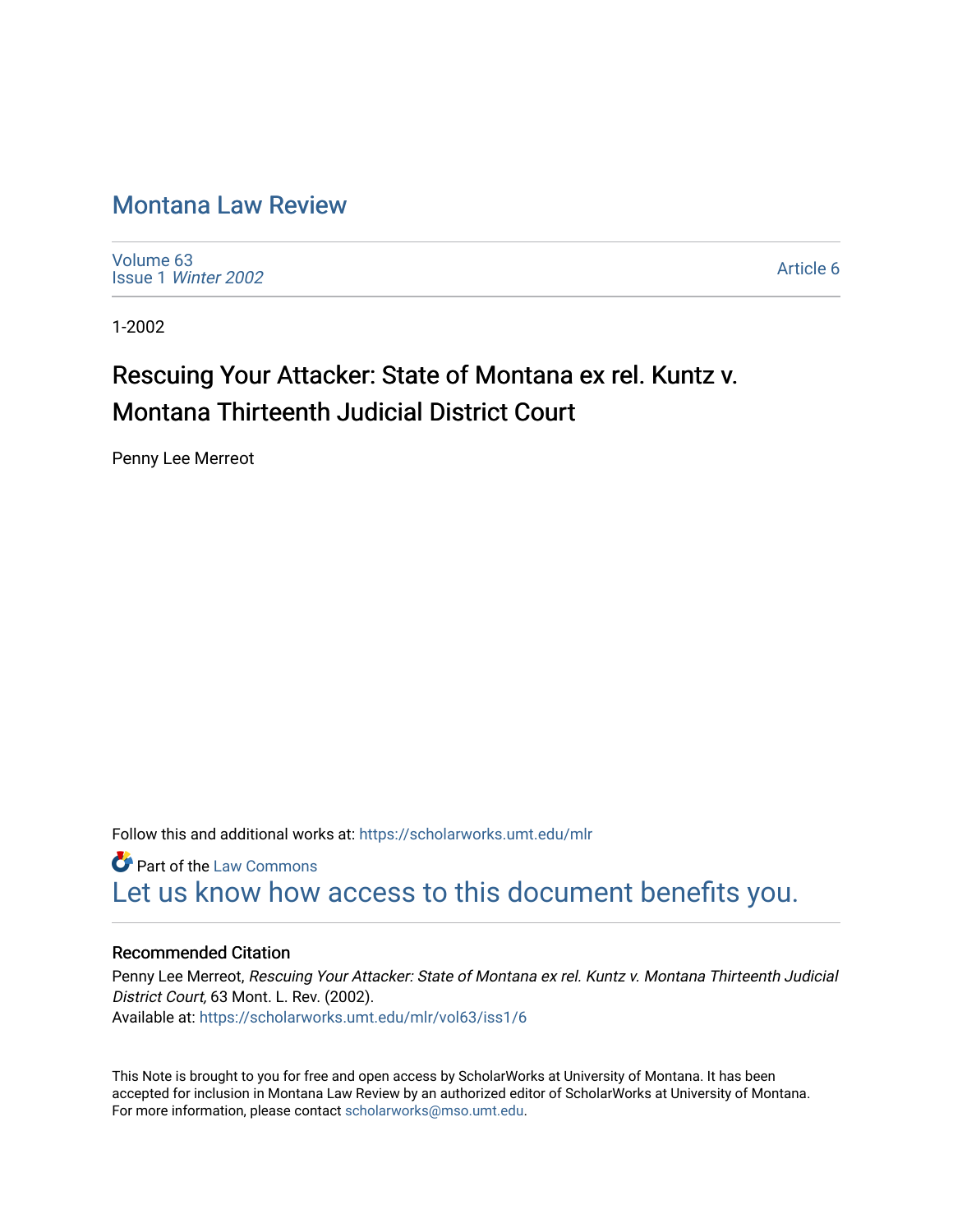Merreot: State of Montana ex rel. Kuntz v. Montana Thirteenth Judicial District Court

# **NOTE**

## **RESCUING YOUR ATTACKER:** *STATE OF MONTANA EX REL. KUNTZ V. MONTANA THIRTEENTH JUDICIAL DISTRICT COURT*

#### **Penny Lee Merreot**

#### **I.** INTRODUCTION

Imagine you are in a tumultuous and abusive relationship. You have finally gathered enough strength and resources to get out. Right before you make your move, however, a violent altercation ensues. Your almost-ex repeatedly slams your head into the stove while he threatens to kill you. You are out of your mind with fear and pain. In the midst of the assault, you catch a glimpse of a knife nearby. Instinctively, you reach for it. Because of your partner's rage and fixation on hurting you, he fails to immediately realize what you are doing. Seconds later, he is on the floor bleeding to death from a stab wound to the chest.

You are in a state of shock and unable to comprehend or accept what has happened. Your only thought is to get out and distance yourself from the situation. You take his car keys and start driving. After traveling several miles, you reach a friend's house. You call your mom on the telephone and, in disbelief and bewilderment, tell her what happened. She arranges for medical and law enforcement personnel to go to the residence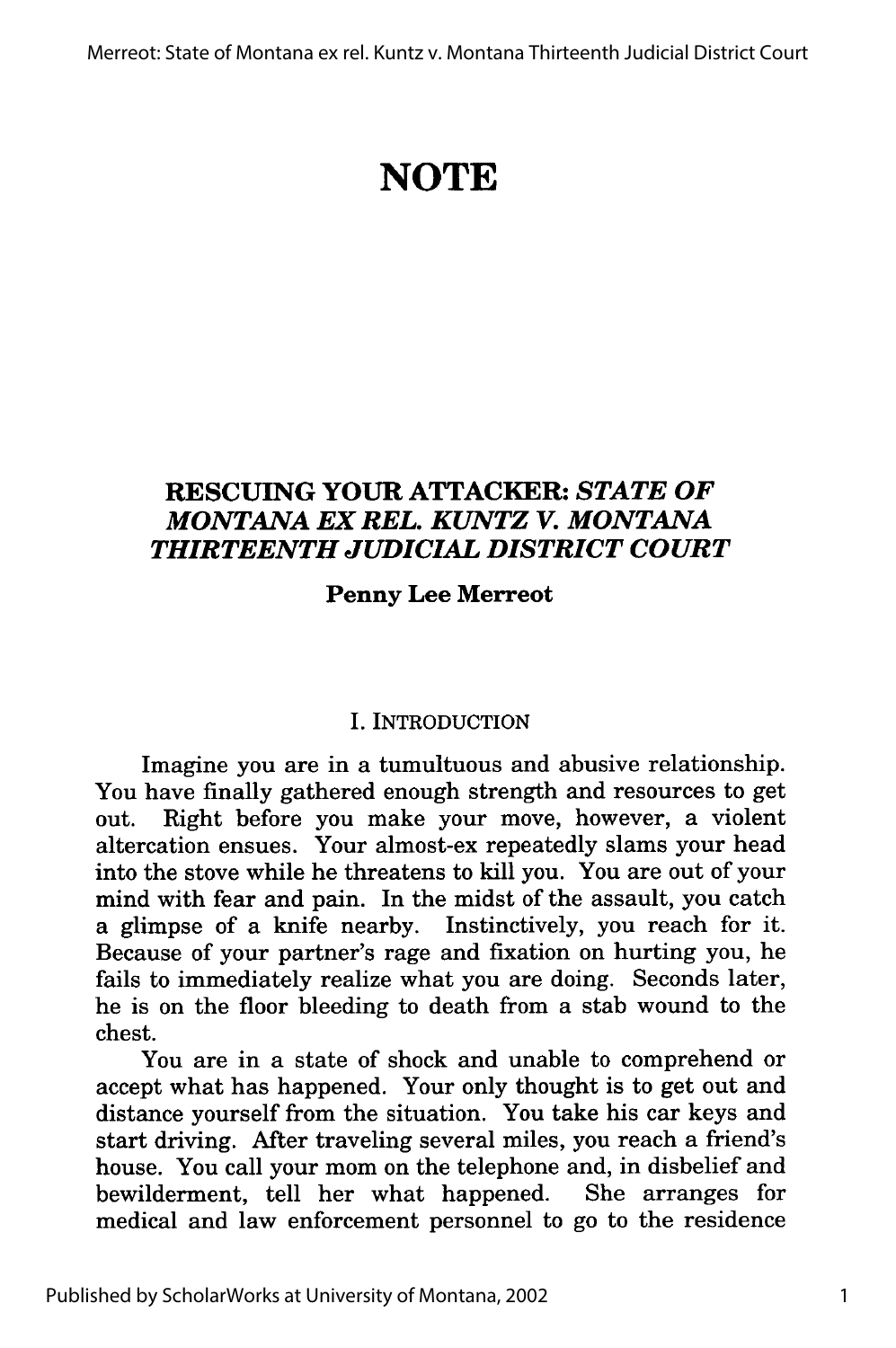where your former lover lies dying.

After you have some time to absorb what happened and talk through it, you realize that what you did was justified. If you hadn't noticed the knife at the moment you did, it would probably be you lying on the floor bleeding to death. Since leaving the house, you have been aware of this fact deep inside yourself, and your family is now reassuring you of this. However, you have a difficult time accepting that you had to kill your partner in order to save yourself. Nevertheless, you tell the officers who arrive what happened the best way you can, including the fact that you used the knife because you were in overwhelming fear for your own life.

Can an individual in this situation legitimately argue justifiable use of force? Of course. However, the adoption of *State ex. rel. Kuntz v. Montana Thirteenth Judicial Dist. Court'* stands for the proposition that a person who justifiably uses force to fend off an attacker may be found criminally culpable for failing to summon aid for that attacker.<sup>2</sup> This note addresses the issue of duty and its relationship to the justifiable use of force defense in Montana. Part II of this note describes the facts of *Kuntz* and the holding of the Montana Supreme Court. Part III sets forth the history of the two relevant duties in the case: the duty based on personal relationship and the duty based on creation of the peril. Part IV analyzes the imposition of a legal duty to aid one's attacker and examines the Montana Supreme Court's reasoning behind the controversial decision. Part IV also examines another recent case where the court imposed a legal duty and which the *Kuntz* decision expanded upon. Finally, the conclusion summarizes the court's analysis and comments on the possible impact the decision may have on future cases involving the affirmative defense of justifiable use of force in Montana.

<sup>1. 2000</sup> MT 22, 298 Mont. 146, 995 P.2d 951. This note will not address the underlying and important issue of domestic violence that is present in the case. 2. *Id.* at  $\sqrt{$  38.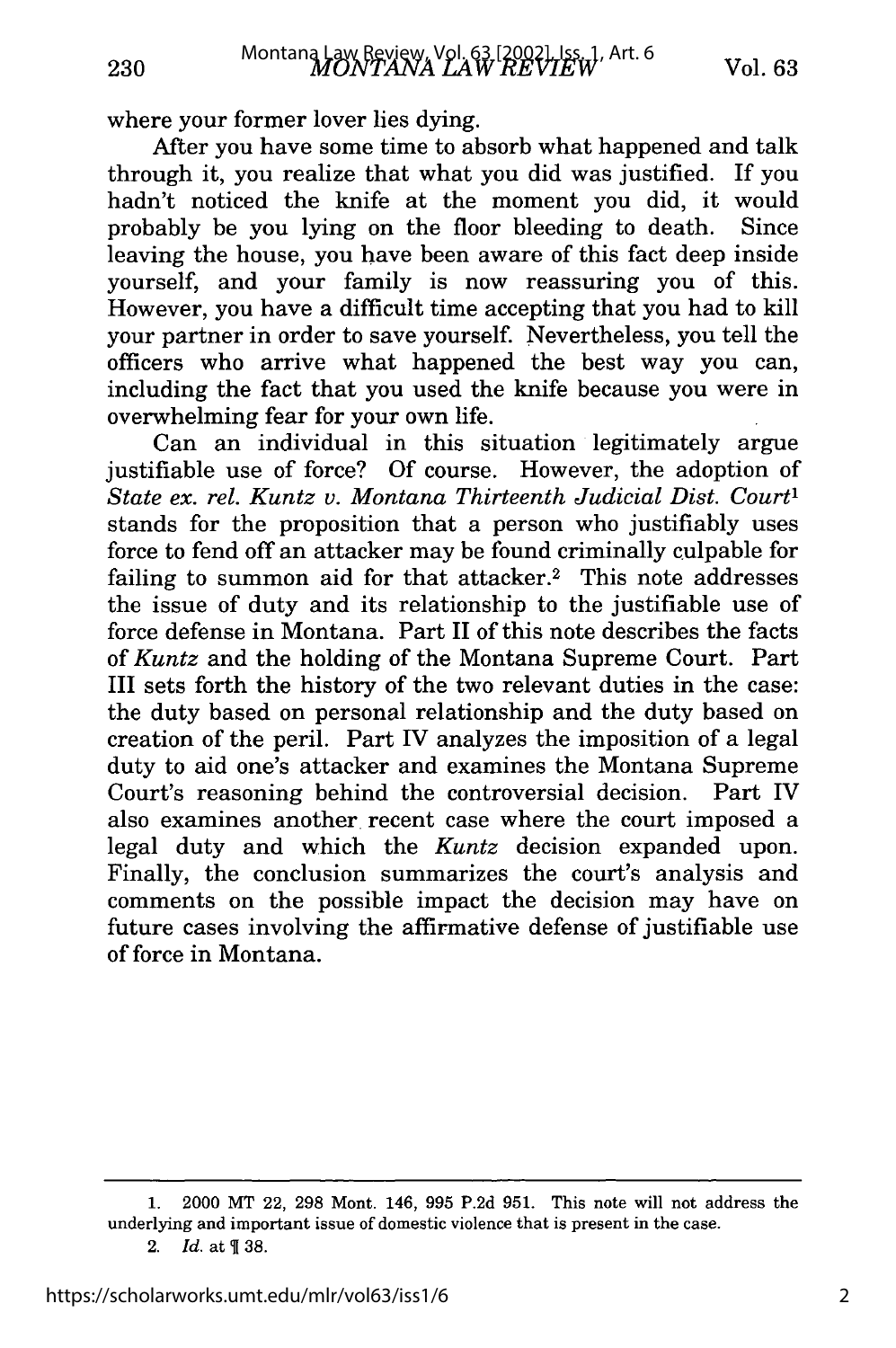## Merreot: State of Monta<del>na ex rel. Kuntz Y. Montana</del> Thirteenth Judicial District Court<br>2002

#### II. STATE OF MONTANA, EX REL. KUNTZ V. MONTANA THIRTEENTH JUDICIAL DISTRICT COURT

#### *A. Summary of Facts*

Bonnie Kuntz (Kuntz) and Warren Becker (Becker) were involved in a tempestuous relationship and lived together for approximately six years.<sup>3</sup> They were never married.<sup>4</sup> Verbal and physical altercations transpired between them consistently throughout their relationship.<sup>5</sup> Kuntz sought medical attention at least twice for injuries caused by Becker.6 There is also evidence that Kuntz injured Becker during a squabble.<sup>7</sup>

At the time of the events at issue, Kuntz and Becker were in the process of ending their relationship.8 On the morning of April 18, 1998, Kuntz and Becker had an argument,<sup>9</sup> but then parted and did not see each other again that day until Kuntz arrived home shortly before midnight. 10 Upon entering the residence, Kuntz immediately noticed Becker had trashed it: the phone was pulled from the wall and disabled,<sup>11</sup> pictures had been ripped off the wall, and a chair and mementos belonging to Kuntz were placed in the wood burning stove.<sup>12</sup> Kuntz began preparing a pot of coffee prior to cleaning up the mess. $^{13}$ 

While Kuntz was making the coffee, Becker attacked her.<sup>14</sup> Becker's appearance and the power of the attack made Kuntz fear for her life. 15 Becker shook her, grabbed her by the hair, and slammed her into the stove.<sup>16</sup> While Kuntz does not clearly remember what happened next, she apparently grabbed a knife nearby and stabbed Becker once in the chest. $17$  Kuntz

- 9. *Id.*
- 10. *Id.*
- 11. *Id.*
- 12. *Id.*
- 13. Supplemental Brief of Relator at 3, *Kuntz* (No. 99-055).
- 14. *Id.*
- 15. *Id.*

17. Supplemental Brief of Relator at 3, *Kuntz* (No. 99-055).

<sup>3.</sup> Supplemental Brief of Relator at 2, *Kuntz* (No. 99-055).

<sup>4.</sup> *Id.*

<sup>5.</sup> *Id.*

<sup>6.</sup> *Id.*

*<sup>7.</sup> Id.*

**<sup>8.</sup>** Supplemental Brief of Relator at 3, *Kuntz* (No. 99-055).

<sup>16.</sup> *Kuntz*, 2000 MT 22, **1** 5, 298 Mont. 146, 1 5, 995 P.2d 951, 1 5.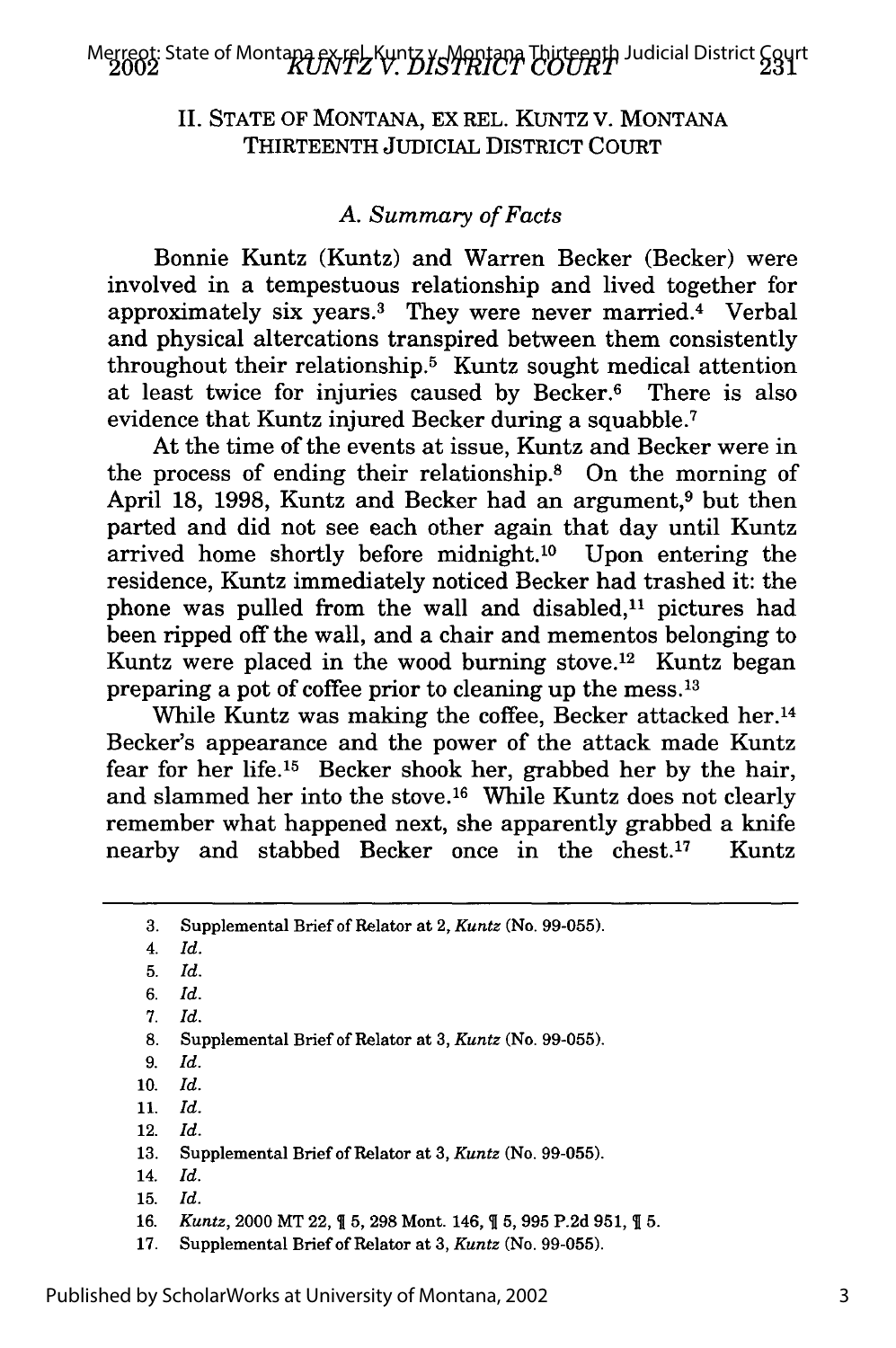remembers going outside through the back door to "cool off."18 Becker walked through the living room and out to the front porch. 19 A short time later, Kuntz entered the house and saw blood on the floor that trailed out onto the front porch, where Becker was lying face down.20 Kuntz rolled him over, but he was unresponsive. 21 Kuntz took Becker's car keys from his pocket and drove to a friend's house several miles away where she called her mother.22 Kuntz's mother arranged for law enforcement and medical personnel to be notified and advised her to go back to the residence to wait for them, which she did.<sup>23</sup>

On June 23, 1998, Kuntz was charged with negligently causing the death of Warren Becker by stabbing him in the chest.<sup>24</sup> Kuntz entered a plea of not guilty.<sup>25</sup> On November 6, 1998, the State amended the Information to charge Kuntz with the same offense, but added the charge of criminal culpability for failing to call for medical assistance. 26 Again, Kuntz entered a plea of not guilty. 27 On December 18, 1998, Kuntz moved to dismiss the Amended Information, or in the alternative, to strike the allegation that her failure to seek medical assistance constituted negligent homicide.<sup>28</sup>

Kuntz asserted she would rely upon the affirmative defense of justifiable use of force. 29 Because justified use of force is a

24. Application for Writ of Supervisory Control and Memorandum of Authorities in Support at 1, *Kuntz* (99-055). A person commits the offense of negligent homicide if the person negligently causes the death of another human being. MONT. CODE ANN. § 45-5- 104 (1999). A person acts negligently with respect to a result or to a circumstance described by a statute defining an offense when the person consciously disregards a risk that the result will occur or that the circumstance exists or when the person disregards a risk of which the person should be aware that the result will occur or that the circumstance exists. The risk must be of a nature and degree that to disregard it involves a gross deviation from the standard of conduct that a reasonable person would observe in the actor's situation. "Gross deviation" means a deviation that is considerably greater than lack of ordinary care. MONT. CODE ANN. § 45-5-104 (1999).

25. Application for Writ of Supervisory Control and Memorandum of Authorities in Support at 1, *Kuntz* (No. 99-055).

- 27. *Id.*
- 28. *Id.*

29. A person is justified in the use of force or threat to use force against another when and to the extent that he reasonably believes that such conduct is necessary to

<sup>18.</sup> *Id.*

<sup>19.</sup> *Id.*

<sup>20.</sup> *Id.* at 4.

<sup>21.</sup> *Kuntz*, 2000 MT 22, **16**, 298 Mont. 146, **16**, 995 P.2d 951, **16**.

<sup>22.</sup> *Id.* at *7.*

<sup>23.</sup> Supplemental Brief of Relator at 4, *Kuntz* (No. 99-055).

<sup>26.</sup> *Id.*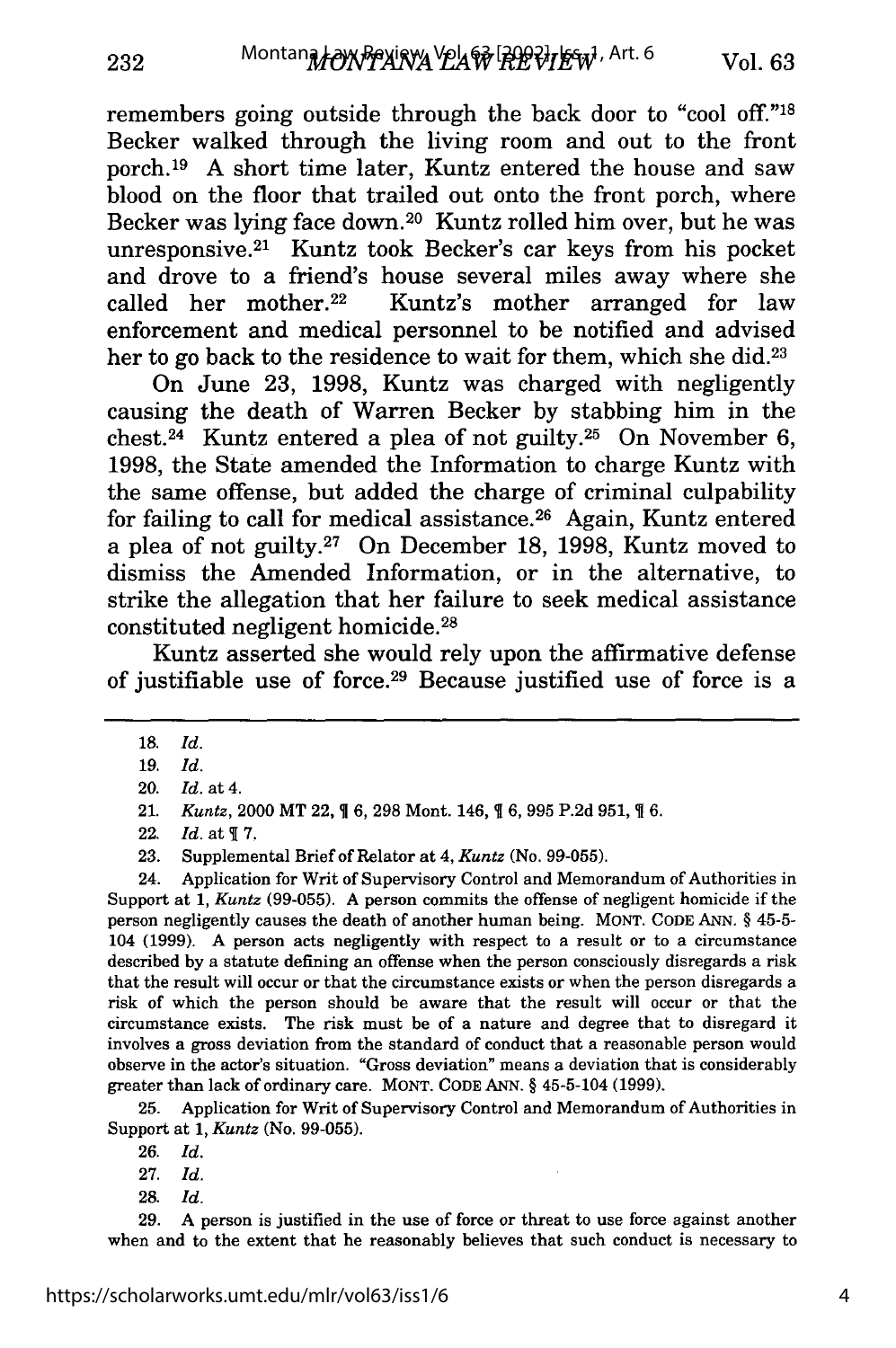complete defense, Kuntz argued it would confuse the issues to allow the jury to consider what happened after the stabbing in terms of criminal negligence, as well as subject her to the unconstitutional risk of conviction for behavior that is not criminal. 30 By attempting to prove criminal negligence, the prosecution would be able to appeal to the passions, sympathies, and prejudices of the jurors by not only circumventing Kuntz's justifiable use of force argument as a complete defense, but also, by directing the jury's focus on Kuntz's *failure to save* Becker, asserting Kuntz is criminally liable for her inaction. 31 The State filed a brief in response, arguing that Becker's death was caused by Kuntz's actions as a whole, that is, both the stabbing and the failure to seek aid.32 The State further argued that even if Kuntz was justified in stabbing Becker, "the right to use force in self-defense is extinguished when the threat is ended; a person has no right to sit and watch the assailant die."33

On January 8, 1999, the district court denied Kuntz's motion to dismiss the Amended Information. 34 The district court concluded that although justifiable use of force is a complete defense, Kuntz had a duty to act as a reasonable person following her use of the defense.<sup>35</sup> Kuntz then applied to the Montana Supreme Court for a writ of supervisory control.36 On March 23, 1999, the Montana Supreme Court accepted original jurisdiction at the request of both parties.37

30. Application for Writ of Supervisory Control and Memorandum of Authorities in Support at 1, *Kuntz* (No. 99-055).

31. *Id.* at 16.

32. Response to Application for Writ of Supervisory Control at 2, *Kuntz* (No. 99- 055).

33. *Id.*

34. Application For Writ of Supervisory Control and Memorandum of Authorities in Support at 1-2, *Kuntz* (No. 99-055).

35. Order and Memorandum at 6, *Kuntz* (No. 98-531).

36. Application For Writ of Supervisory Control and Memorandum of Authorities in Support at 2, *Kuntz* No. (99-055). A writ of supervisory control is issued only to correct erroneous rulings made by the lower court within its jurisdiction, where there is no appeal, or the remedy by appeal cannot afford adequate relief, and gross injustice is threatened as the result of such rulings. BLACK'S LAW DICTIONARY 1605 (7th ed. 1999).

37. *Kuntz*, 2000 MT 22,  $\sqrt{11}$ , 298 Mont. 146,  $\sqrt{11}$ , 995 P.2d 951,  $\sqrt{11}$ .

defend himself or another against such other's imminent use of unlawful force. However, he is justified in the use of force likely to cause death or serious bodily harm only if he reasonably believes that such force is necessary to prevent imminent death or serious bodily harm to himself or another or to prevent the commission of a forcible felony. MONT. CODE ANN. § 45-3-102 (2000).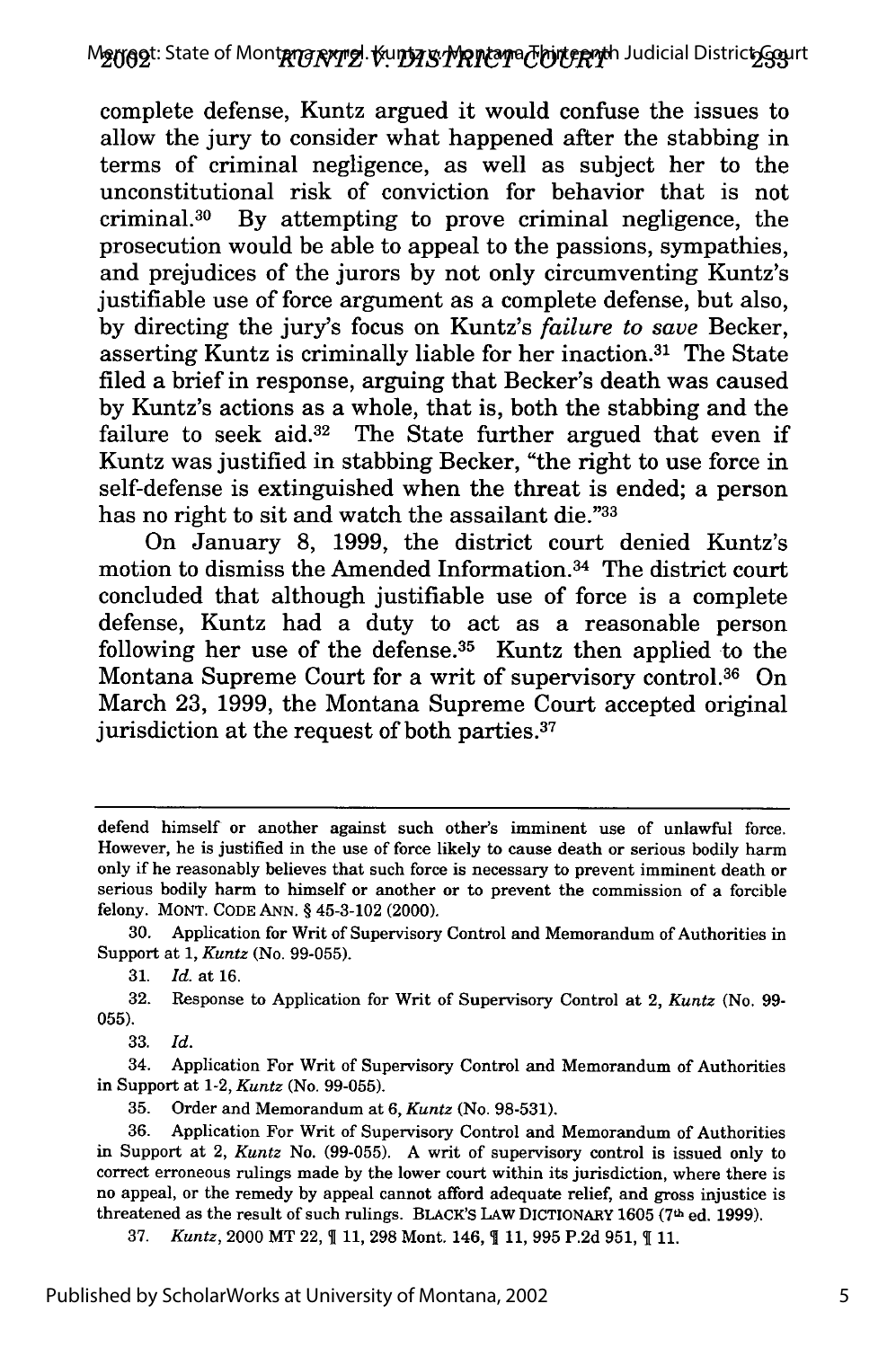#### *B. Holding*

The two primary holdings by the Montana Supreme Court are: (1) One who justifiably uses deadly force nevertheless has a legal duty to summon aid for the mortally wounded attacker;<sup>38</sup> and (2) One who justifiably uses deadly force and fails to summon aid for her attacker may be criminally culpable for that failure **.39**

The court stressed the duty to aid one's attacker is only "revived" after the victim "has fully exercised her right to seek and secure safety from personal harm."40 Kuntz argued such a duty should not exist if justifiable use of force is established by the jury because it is a complete defense. $41$  As a complete defense, Kuntz argued a finding of justifiable use of force would entail the conclusion that she was warranted to act as she did without peril.<sup>42</sup> However, the court agreed with the State that a duty to aid an attacker should be imposed on a victim after the victim has secured safety.<sup>43</sup>

The court also ruled that a victim who fails to summon aid for her attacker may be found criminally negligent *"only where the failure to summon aid is the cause-in-fact of death, rather than the use of force itself* (emphasis added)."44 The dissent states this concept is unworkable and makes poor public policy, for how can a victim be justified in taking an attacker's life at one point in time, then later be held criminally liable for the attacker's death for failing to aid him?<sup>45</sup> It will undoubtedly be interesting to see how this rule unfolds in future justifiable use of force cases in Montana, especially when considering that past case law sheds little light on the matter.

#### III. DISCUSSION OF PRIOR LAW

To find a person liable for a failure to act, there must be a duty to act imposed by the law, and the person must be

<sup>38.</sup> *Id.* at T 33.

<sup>39.</sup> *Id.* at ¶ 38.

<sup>40.</sup> *Id.* at  $\sqrt{$  33.

<sup>41.</sup> Application For Writ of Supervisory Control and Memorandum of Authorities in Support at 11, *Kuntz* (No. 99-055).

<sup>42.</sup> *Id.* at 14.

<sup>43.</sup> *Kuntz*, 2000 MT 22,  $\sqrt{ }$  33, 298 Mont. 146,  $\sqrt{ }$  33, 995 P.2d 951,  $\sqrt{ }$  33.

<sup>44.</sup> *Id.* at **1** 38.

<sup>45.</sup> *Id.* at  $\sqrt{\ }$  50 (Trieweiler, J., dissenting).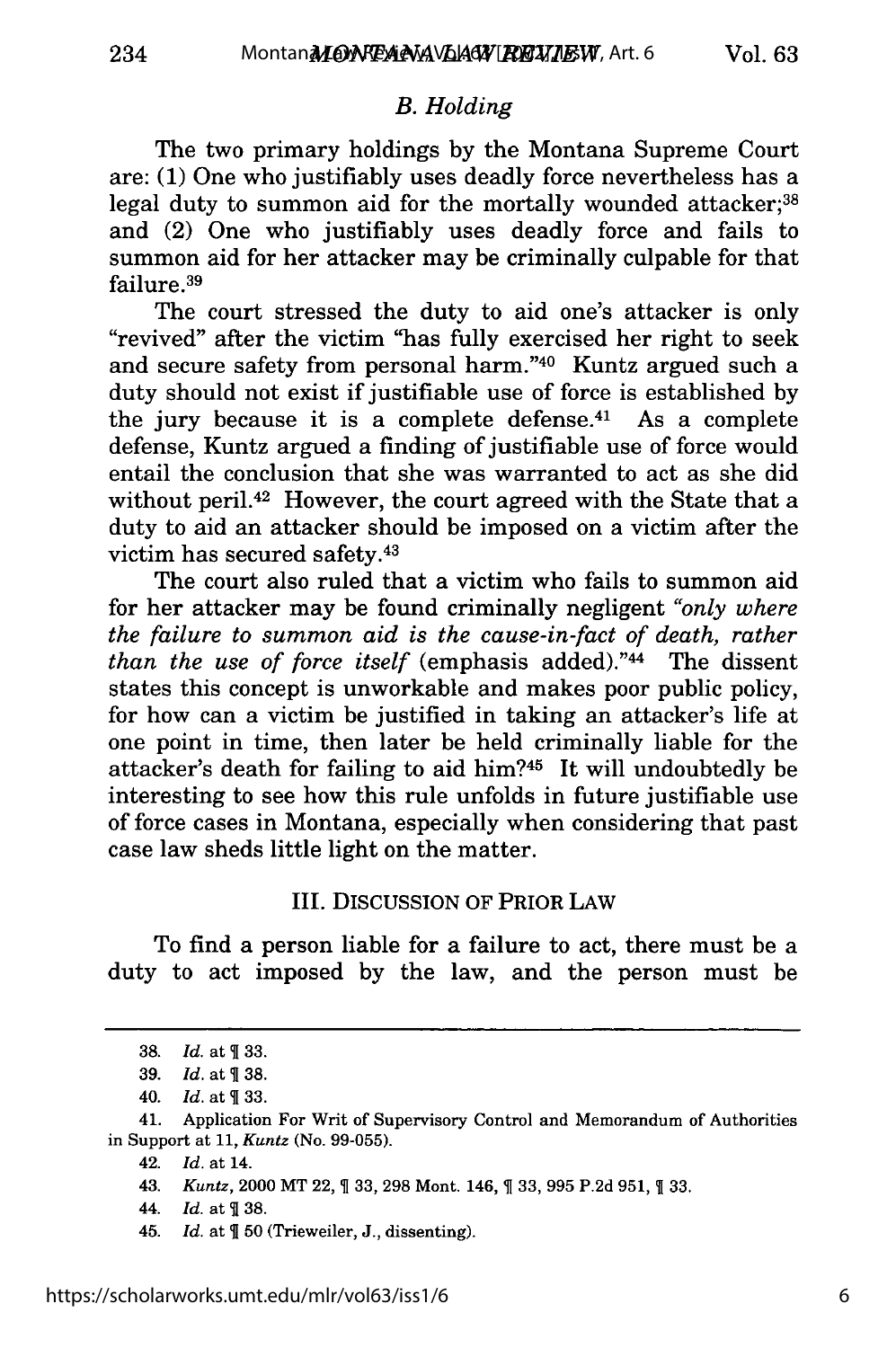physically capable of performing the act.46 The "American bystander rule" imposes no legal duty on a person to rescue or summon aid for another person who is at risk or in danger. $47$ This is true regardless of moral obligations in society or "when that aid can be rendered without danger or inconvenience to" the potential rescuer. 48 However, there are exceptions to the American bystander rule, two of which are primarily relevant to the facts of *Kuntz:* (1) the duty based on a personal relationship; and  $(2)$  the duty based on creation of the peril.<sup>49</sup> Criminal liability may be imposed when one fails to take action and one of these duties is present.50 This part of the note discusses past case law regarding these two duties. It is important to point out, however, that there is virtually no authority that addresses whether or not a legal duty arises following an act of selfdefense. This issue is one of first impression in Montana.<sup>51</sup>

## *A. Duty Based on Personal Relationship*

Social policy may justify a duty to rescue when some type of special relationship exists between individuals.<sup>52</sup> The foremost authority on the personal relationship duty in Montana stems from the case of *State v. Mally.53* In *Mally,* the Montana Supreme Court held that a husband has a duty to summon medical aid for his wife, and a failure to render such aid could make the husband criminally liable if the "failure to act was the proximate cause of the death."54 Kay Mally suffered from several physical conditions, including hepatitis, cirrhosis, osteoarthritis, and diseases of the liver and kidney. 55 One evening, she fractured both bones in her upper arms. 56 Instead of immediately providing medical attention for his wife, Mally placed her in the bedroom for a few days.<sup>57</sup> When Mally finally

51. *Id.* at 113.

- 53. 139 Mont. 599, 366 P.2d 868 (1961).
- 54. *Id.* at 610, 366 P.2d at 874.
- 55. *Id.* at 600, 366 P.2d at 869.
- 56. *Id.*
- 57. *Id.*

<sup>46.</sup> MONT. CODE ANN. § 45-2-202 (1999).

<sup>47.</sup> *Kuntz*, 2000 MT 22,  $\sqrt{$  14, 298 Mont. 146,  $\sqrt{$  14, 995 P.2d 951,  $\sqrt{$  14.

<sup>48.</sup> *Id.* [quoting Pope v. State, 396 A.2d 1054, 1064 (Md. 1979) quoting WAYNE R. LAFAVE **&** AUSTIN W. **SCOTT,** JR., CRIMINAL LAW, at 183 (1972)].

<sup>49.</sup> *Id.* at  $\P$  15.

<sup>50.</sup> *Id.*

<sup>52. 57</sup>A AM. JUR. *2DNegligence §* 99 (1989 & Cum. Supp. 2001).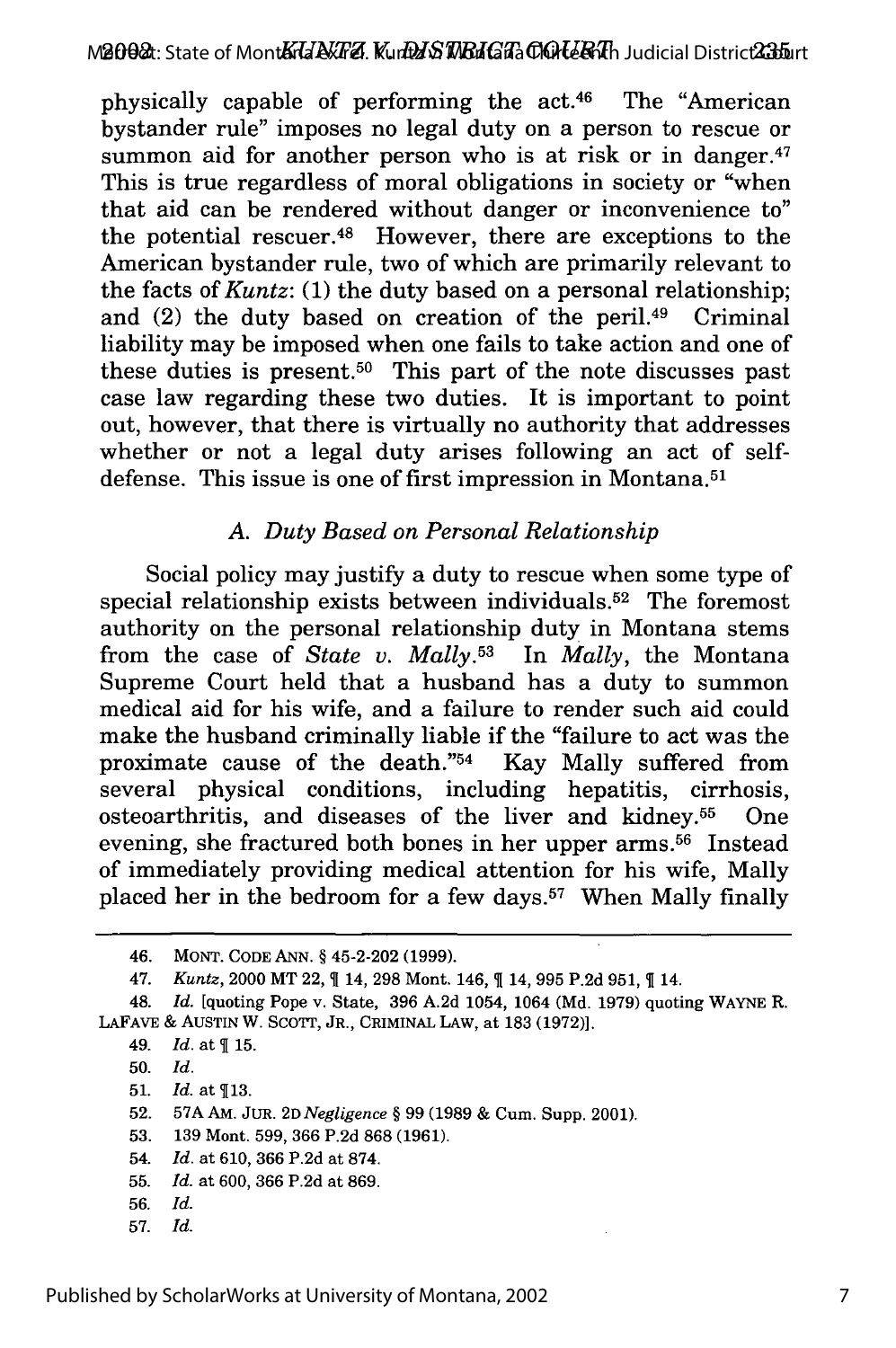summoned an ambulance for Kay, medical personnel found her unconscious and her head, face, and arms badly bruised and swollen.<sup>58</sup> Kay Mally never regained consciousness and died a few days later from degeneration of the kidneys, brought on by the severe shock she suffered after fracturing both arms. <sup>59</sup>

Mally's conviction of involuntary manslaughter was compatible with the court's previous holding in *Territory v. Manton.60* In *Manton,* the court ruled a husband's drunkenness was no excuse for his failure to summon medical aid on behalf of his ill-clad wife, who perished outside in the cold.<sup>61</sup> Manton's manslaughter conviction was also upheld by the Montana Supreme Court because he, like Mally, let his wife languish speechlessly while making no effort to summon medical assistance .62

In the more recent case of *State v. Decker,63* however, the court concluded a husband was not liable for failing to summon aid for his wife who was passed out on the floor of a bar after being intoxicated and complaining of a headache the previous night.64 Decker's wife, Hyacinth, like Kay Mally, was generally in poor health and suffered from high blood pressure and cirrhosis of the liver. 65 In this instance, the court determined the defendant husband did not depart "from the conduct of an ordinary and prudent man"66 by (1) putting his wife to bed after she complained of a headache and fell; (2) putting her to bed a second time after finding her in a bar passed out the next day; and (3) finally, contacting a nurse and ambulance the following morning because of concern for his wife's condition. <sup>67</sup>

Significantly, the personal relationship duty does not only apply to married persons as the above cases have illustrated. In the 1910 case of State v. Rees,<sup>68</sup> which involved a couple who was living together, but not married, the Montana Supreme Court declared that, "even if the deceased was not defendant's wife, if

58. *Mally,* 139 Mont. at 601, 366 P.2d at 869. 59. *Id.* 60. 8 Mont. 95, 19 P. 387 (1888). 61. *Id.* at 109, 19 P. at 394. 62. *Id.* 63. 157 Mont. 361, 485 P.2d 695 (1971). 64. *Id.* at 365, 485 P.2d at 697-698. 65. *Id.* at 363, 485 P.2d at 697. 66. *Id.* 67. *Id.* 68. 40 Mont. 571, 107 P. 893 (1910).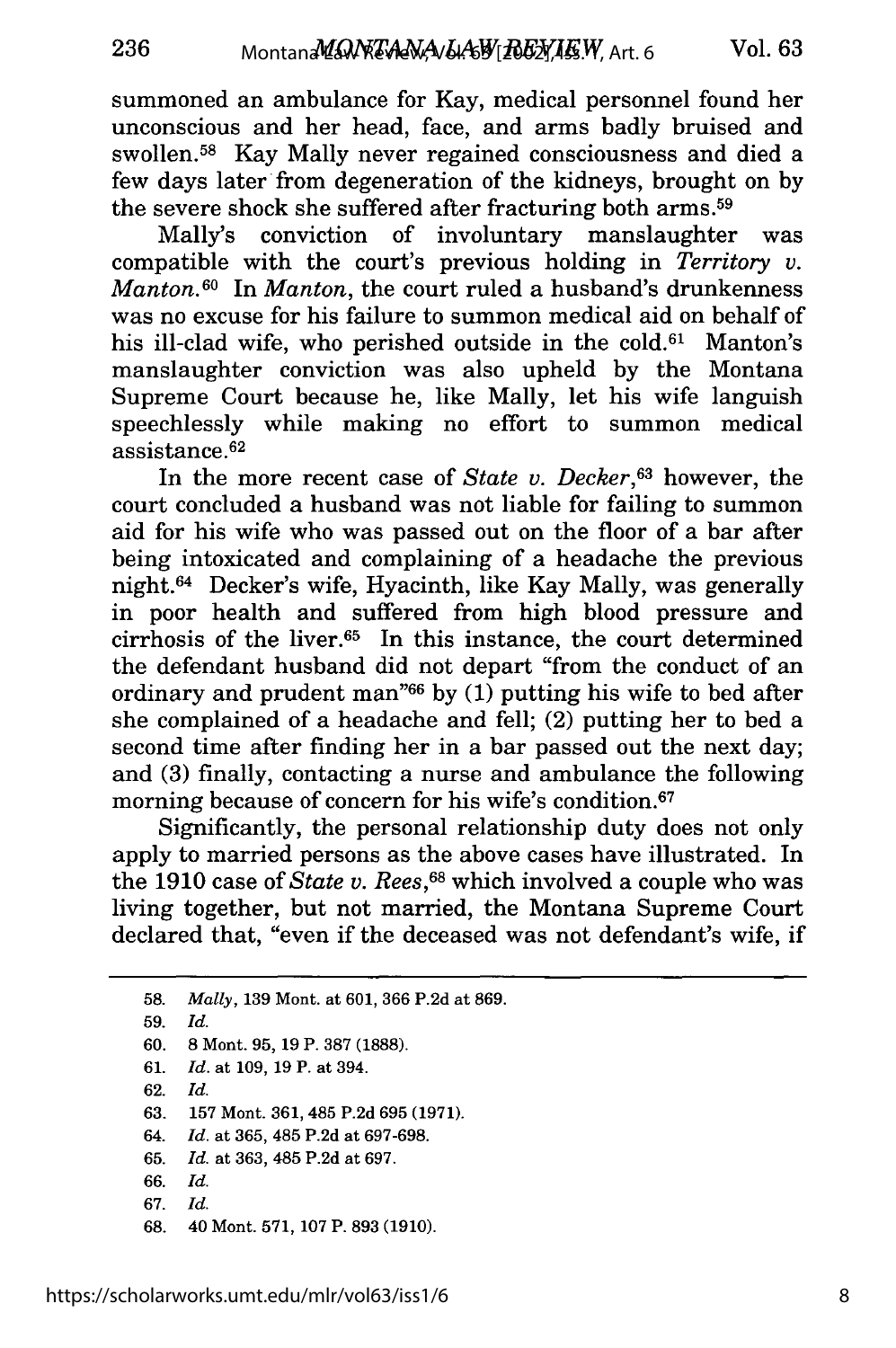he was guilty of the assault, the legal duty rested upon him to protect, care for, and shelter her after that act to the same extent as though she had been his wife." $69$  This rule is applicable under the personal relationship exception to the American bystander rule, as well as the next exception I will address, the duty based on creation of the peril.

The notion that unmarried couples in a relationship may still fall under the personal relationship exception was disputed in *People v. Beardsley.70* The Supreme Court of Michigan determined the married defendant did not have a legal duty to assist his "experienced" $71$  mistress who had voluntarily ingested morphine and later died. 72 The rule from *Beardsley,* however, is now generally viewed as outdated,<sup>73</sup> probably because of the increasing number of unmarried couples involved in intimate relationships. Accordingly, in *Kuntz,* the Montana Supreme Court disregarded the rule from *Beardsley* and asserted that Kuntz and Becker "owed each other the same personal relationship duty as found between spouses under our holding in *Mally.*"74

## *B. Duty Based on Creation of the Peril*

Courts have consistently held that a defendant who positively acts to carelessly cause physical damage to the plaintiff (or his property) is always held to owe a duty of care to the plaintiff.75 In other words, when a person puts another in a position of danger, he creates for himself a duty to rescue the person from that danger.<sup>76</sup> The Montana Supreme Court recognized this duty to be more significant to the facts of *Kuntz* than the duty derived from a personal relationship.<sup>77</sup>

In *United States v. Hatatley,* the Tenth Circuit Court of Appeals found the defendant criminally liable for failing to

76. WAYNE R. LAFAVE & AUSTIN W. SCOTT, JR., CRIMINAL LAW § 3.12 n.84 (2d. ed. 1986).

77. *Kuntz*, 2000 MT 22,  $\sqrt{ }$  20, 298 Mont. 146,  $\sqrt{ }$  20, 995 P.2d 951,  $\sqrt{ }$  20.

<sup>69.</sup> *Id.* at 575, 107 P. at 894.

<sup>70. 113</sup> N.W. 1128 (Mich. 1907).

<sup>71.</sup> *Id.* at 1131.

<sup>72.</sup> *Id.* at 1129.

<sup>73.</sup> *Kuntz*, 2000 MT 22,  $\sqrt{$  18, 298 Mont. 146,  $\sqrt{$  18, 995 P.2d 951,  $\sqrt{$  18.

<sup>74.</sup> *Id.* at  $\sqrt{19}$ .

<sup>75.</sup> Jane Stapleton, *Duty of Care Factors: A Selection From the Judicial Menus, in* THE LAW OF OBLIGATIONS: ESSAYS IN CELEBRATION OF JANE STAPLETON 61, 72 (Peter Cane & Jane Stapleton eds., 1998).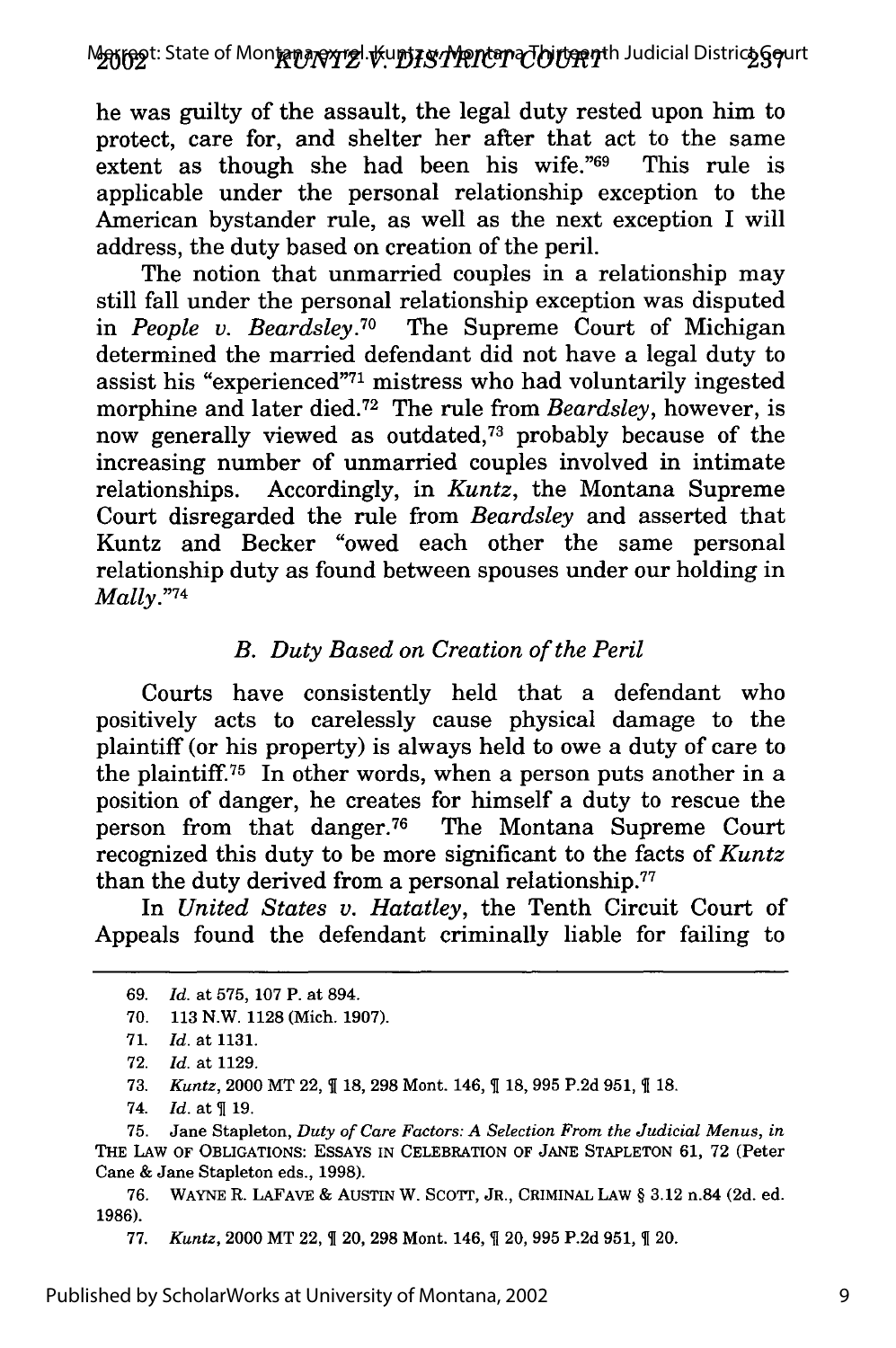rescue the victim after beating him and leaving him injured and shirtless in the freezing desert.78 Moreover, a recent Washington court held a husband criminally liable for recklessly causing the death of his wife by injecting her with a lethal dose of cocaine, then failing to summon aid until 10-15 minutes after she suffered a second seizure.79 The court in the latter case held the defendant "had a statutory duty to provide medical care, a natural duty to provide medical help to his wife, and a duty to summon aid for someone he helped place in danger."80

While no pronouncement of the legal duty to summon or render medical aid after using justifiable use of force has been established in Montana or elsewhere in the United States, a few jurisdictions have applied the duty based on creation of the peril in cases where self-defense is an issue.81 For example, in *People v. Fowler*,<sup>82</sup> the defendant argued he struck decedent in selfdefense, then left him "lying helpless and unconscious in a public road, exposed to that danger."<sup>83</sup> The court stated "[t]his conduct of the defendant would then be criminal or not, according to the character of the blow he gave [the victim]. If it was done in self-defense, it would be justifiable. If it was felonious, it would be murder or manslaughter..." $84$  While the court did not expand any further on the defendant's duty or nonduty to rescue his victim from the public street following an act of self-defense, from the court's statement, it appears that if the defendant was justified in using deadly force against the victim, he did *not* have a duty to rescue him from the busy street.

In *King v. Commonwealth,85* the defendant was deemed justified in shooting another individual, but the jury found him guilty of voluntary manslaughter by unlawfully neglecting to provide or refusing to permit others to provide medical attention for the victim when the defendant should have known the seriousness of the victim's wounds.<sup>86</sup> However, the court declared the particular jury instruction improper on which the

- **79.** State v. Morgan, **936 P.2d** 20, **23** (Wash. **1997).**
- **80.** *Id.*

- 84. *Id.*
- **85.** 148 **S.W.2d** 1044 **(Ky.** 1941).
- **86.** *Id.* at 1045.

**<sup>78. 130</sup>** F. **3d 1399,** 1406 (10th Cir. **1997).**

**<sup>81.</sup>** *Kuntz,* 2000 MT 22, 22, **298** Mont. 146, I 22, **995 P.2d 951,** 22.

**<sup>82.</sup>** 174 P. **892** (Cal. **1918).**

**<sup>83.</sup>** *Id.* at **896.**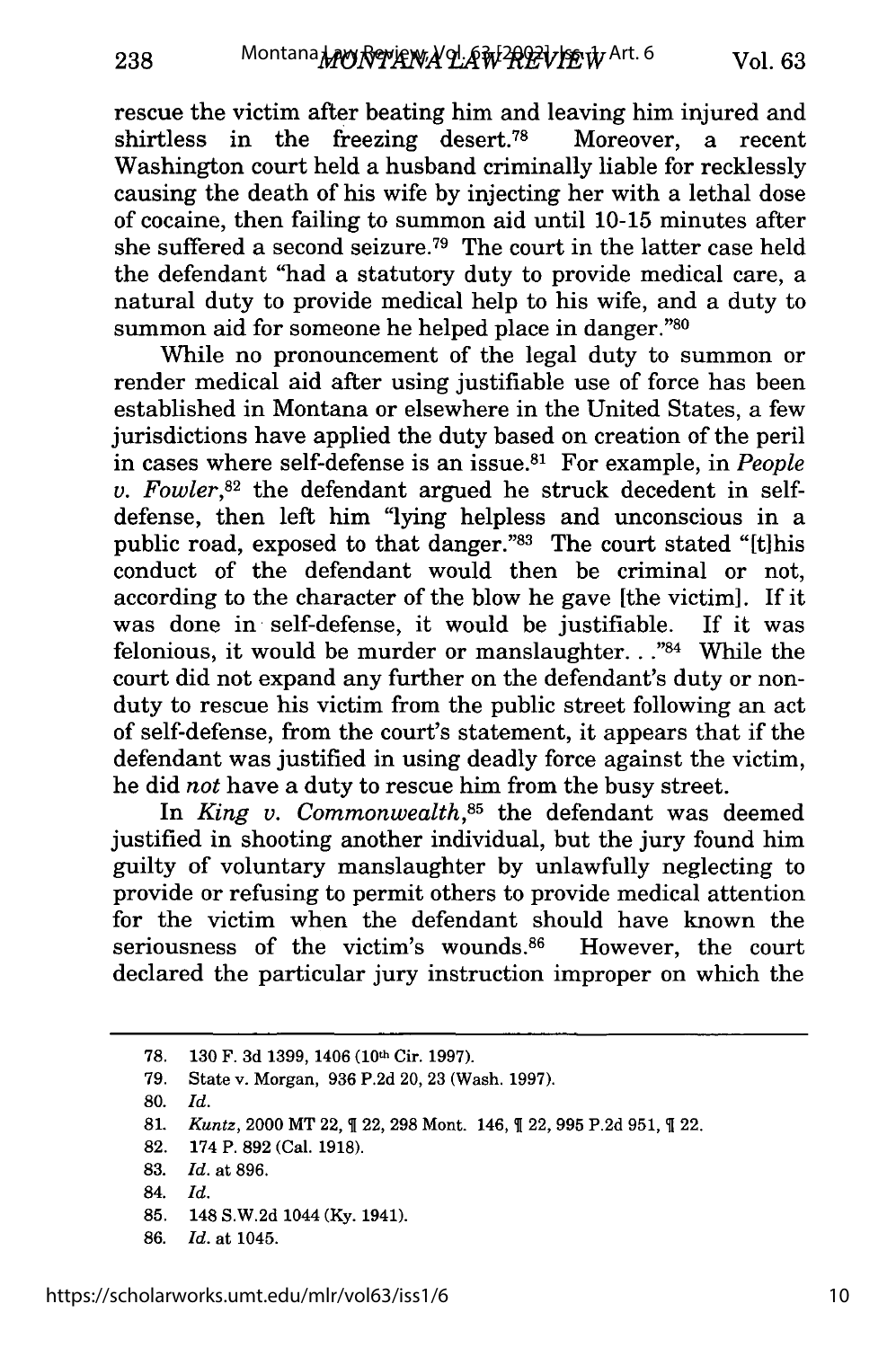conviction was based. $87$  The instruction required the shooting be "unlawful,"88 in order to find the defendant had hastened the victim's death by "willful neglect or willful failure to provide medical attention."<sup>89</sup> Accordingly, the court reversed the defendant's conviction of voluntary manslaughter and stated that the condition precedent to defendant's guilt was not met as required in the instruction because defendant did not *unlawfully* shoot the victim.90

Significantly, exceptions to the American bystander rule are not absolute.<sup>91</sup> For example, a person is not required by law to risk her own life to save another-whether she has a legal duty to rescue another because of a personal relationship or whether she placed another in a position of peril.<sup>92</sup> This point was made decades ago in *Yockel v. Gerstadt,93* where the Maryland Court of Appeals stated, "[ulnder any and all circumstances, the law places upon a man the duty of exercising reasonable care for his own protection."94 The Montana Supreme Court supports this rule of self-preservation, asserting that "the law does not require that he or she risk serious bodily injury or death in order to perform a legal duty,"95 even though such person may still be held accountable for the peril bestowed on the other.<sup>96</sup>

#### IV. ANALYSIS

#### *A. The Legal Duty to Aid One's Attacker*

The Montana Supreme Court limited its analysis of whether a victim must aid her attacker following an act of self-defense to circumstances when the exception of either a personal relationship or creation of the peril exists.<sup>97</sup> The court relied on *Flippo v. State98* to declare that "whether inflicted in self-defense

<sup>87.</sup> *Id.* at 1046. 88. *Id.* at 1045. 89. *Id.* 90. *King,* 148 S.W.2d at 1046-47. 91. *Kuntz*, 2000 MT 22,  $\sqrt{2}$  25, 298 Mont. 146,  $\sqrt{2}$  25, 995 P.2d 951,  $\sqrt{2}$  25. 92. *Id.* at  $\P\P$  25-26. 93. 140 A. 40 (Md. 1928). 94. *Id.* at 42. 95. *Kuntz*, 2000 MT 22,  $\mathbb{I}$  27, 298 Mont. 146,  $\mathbb{I}$  27, 995 P.2d 951,  $\mathbb{I}$  27. **96.** *Id.* 97. *Id.* at  $\P$  29. 98. 523 S.W.2d 390 (Ark. 1975).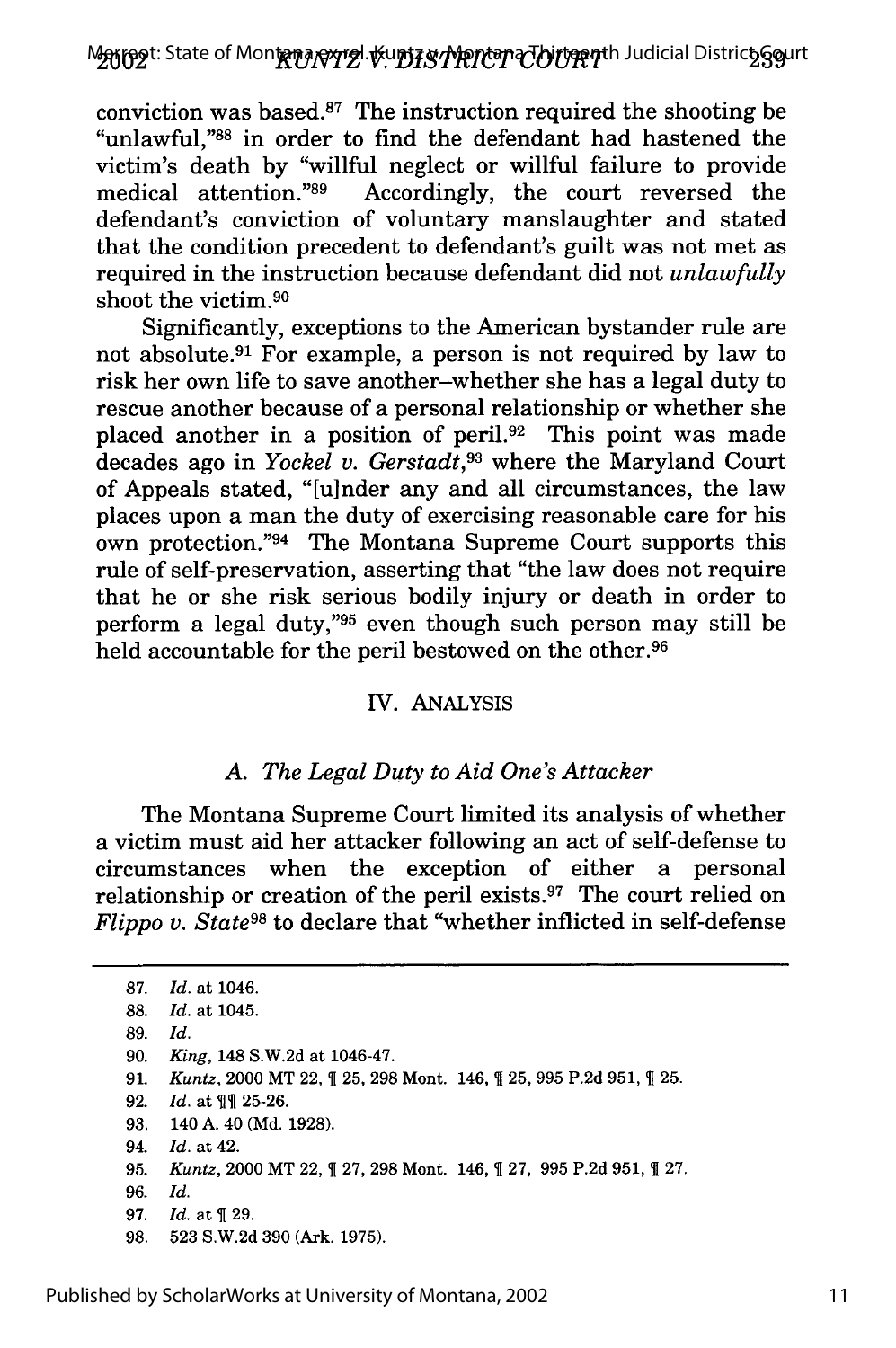or accidentally, a wound that causes a loss of blood undoubtedly places a person in some degree of peril, *and therefore gives rise to a legal duty to either: (1) personally provide assistance; or (2) summon medical assistance* (emphasis added).99 However, upon a thorough reading of *Flippo,* there is no mention whatsoever of self-defense by the Supreme Court of Arkansas, nor does the court enunciate or seemingly imply that such a duty would be applicable following the use of self-defense. In *Flippo,* the court merely found sufficient evidence existed to hold the defendants criminally negligent after unintentionally shooting and killing a man while hunting, then failing to render timely aid after promising the victim's father they would do so.<sup>100</sup>

The Montana Supreme Court made it clear that when a person justifiably uses self-defense, she does not have to aid her attacker if doing so would place her in harm's way.101 This rule logically flows from the basic theory underlying the notion of self-defense, that is, the right to protect oneself. The court compared the person that justifiably uses force to the American bystander rule's innocent bystander.<sup>102</sup> Both the person that justifiably uses force and the innocent bystander have no legal duty to render aid; each simply has the duty to protect herself. $^{103}$ 

Somehow, from this scant analysis that some may argue tends to call for the opposite conclusion, the Montana Supreme Court determined that a duty to summon aid may be "revived" as the State contends, but only after the victim has fully exercised her right to seek and secure safety.<sup>104</sup> The court stressed that imposition of this duty requires: (1) the victim is physically capable of such action; and (2) the victim has knowledge of the facts indicating a duty to act.<sup>105</sup> Accordingly, the court ruled a legal duty may be "revived" after a victim uses self-defense, but the two requirements of knowledge and physical capability must be met first.<sup>106</sup> Moreover, when the legal duty to aid is "revived," the victim may still not be liable for negligent homicide, the charge at issue in *Kuntz,* because it

**106.** *Id.*

**<sup>99.</sup>** *Kuntz,* 2000 MT 22, **1 30, 298** Mont. 146, ' **30, 995 P.2d 951, 30.**

**<sup>100.</sup>** *Flippo,* **523** S.W. **2d** at 394.

**<sup>101.</sup>** *Kuntz,* 2000 MT 22, **31, 298** Mont. 146, 9 **31, 995 P.2d 951,** 91 **31.**

<sup>102.</sup> *Id.* at  $\sqrt{9}$  32.

**<sup>103.</sup>** *Id.*

<sup>104.</sup> *Id.* at  $\sqrt$  33.

**<sup>105.</sup>** *Id.*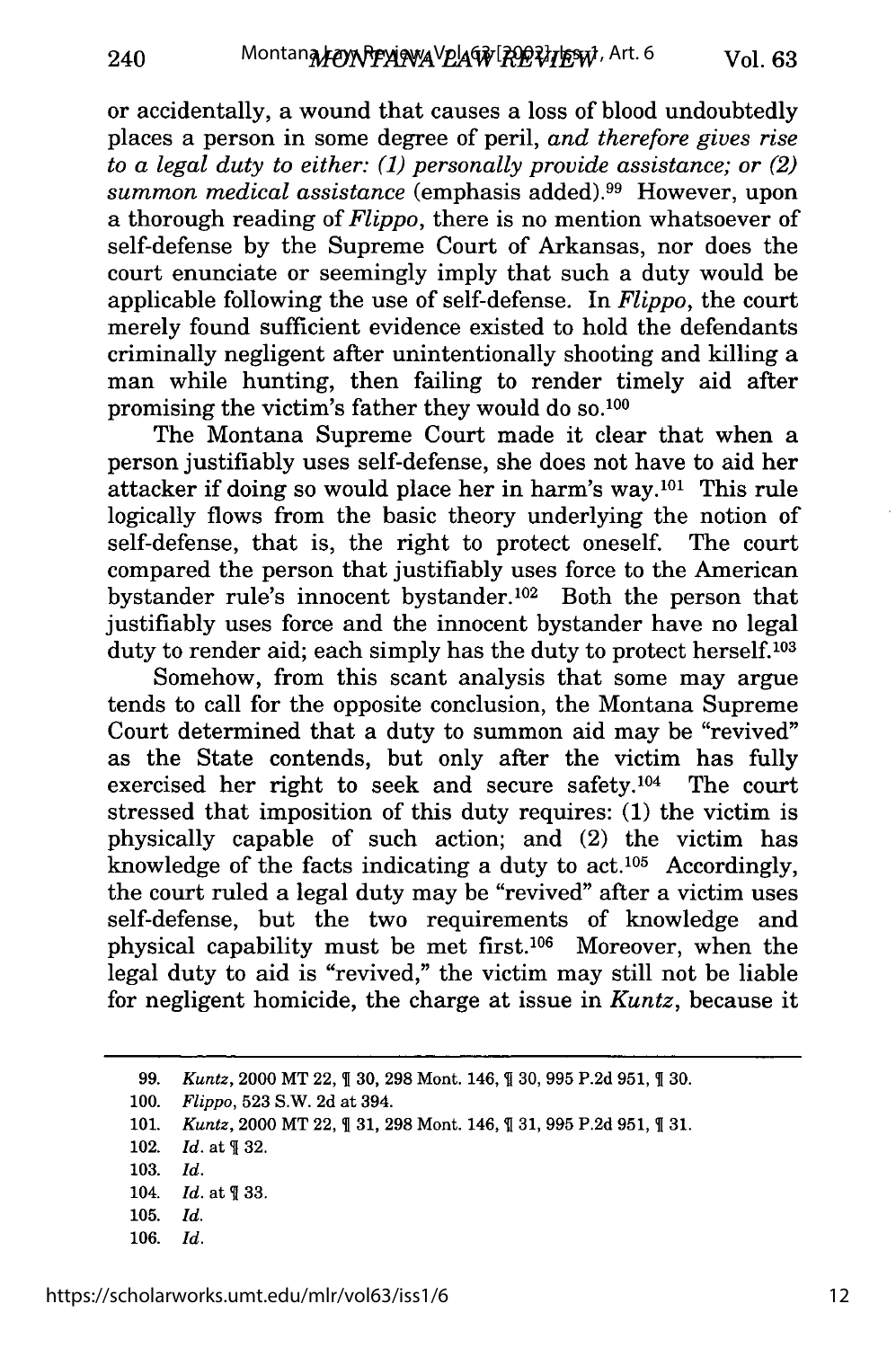requires a gross deviation from a reasonable standard of care-a standard that may not be met by failing to render aid-especially under the circumstances generally present in a situation calling for self-defense. $107$ 

The Montana Supreme Court wrongly determined that a victim may have a "revived" duty to aid her attacker following her justifiable use of force against him. The dissenting opinion is correct by stating "[tihis result is simply unworkable as a practical matter and makes poor public policy." $108$  How can justified use of force against an attacker reconcile with a later obligation to assist him? There is no rationale behind this duty. It makes little sense to permit a victim to justifiably use deadly force against another when in a life or death situation, then place a legal duty on that victim to aid the other, who just previously threatened the victim with serious bodily injury or death.

Certainly, one could argue that a *moral* duty may arise when and if the victim feels safe and is physically and emotionally able to call for help if her attacker is in need. However, a moral duty is not the same as a legal duty, as the Restatement makes clear.<sup>109</sup> A moral duty generally cannot be imposed on one individual to aid another, even if assistance could easily be invoked.<sup>110</sup> Thus, it follows that such a duty should not be placed on a victim to aid her attacker after the use of self-defense.

Furthermore, the majority's stipulation that the duty to aid shall be revived only after the victim is "safe"<sup>111</sup> is, at best, vague. How does a person who is completely removed from such a violent and extreme situation (such as a judge) decide when the victim felt safe enough to elicit the duty to render aid to her aggressor? It would be impossible, as far as I can tell, for someone unrelated to the incident to later determine when (and if) a victim felt safe from her attacker to, at some particular point in time, give rise to a legal duty to rescue her attacker.

Justifiable use of force is authorized only in very limited

<sup>107.</sup> *Kuntz*, 2000 MT 22,  $\parallel$  34, 298 Mont. 146,  $\parallel$  22, 995 P.2d 951,  $\parallel$  22.

<sup>108.</sup> *Id.* at  $\P$  50 (Trieweiler, J., dissenting).

<sup>109.</sup> RESTATEMENT (SECOND) OF TORTS § 314 (1965).

<sup>110.</sup> *Kuntz*, 2000 MT 22,  $\P$  14, 298 Mont. 146,  $\P$  14, 995 P.2d 951  $\P$  14 [quoting Pope v. State, 396 A.2d 1054, 1064 (Md. 1979) quoting WAYNE R. LAFAVE & AUSTIN W. SCOTT, JR., CRIMINAL LAW, at 183 (1972)].

<sup>111.</sup>  $Id.$  at  $\P$  33.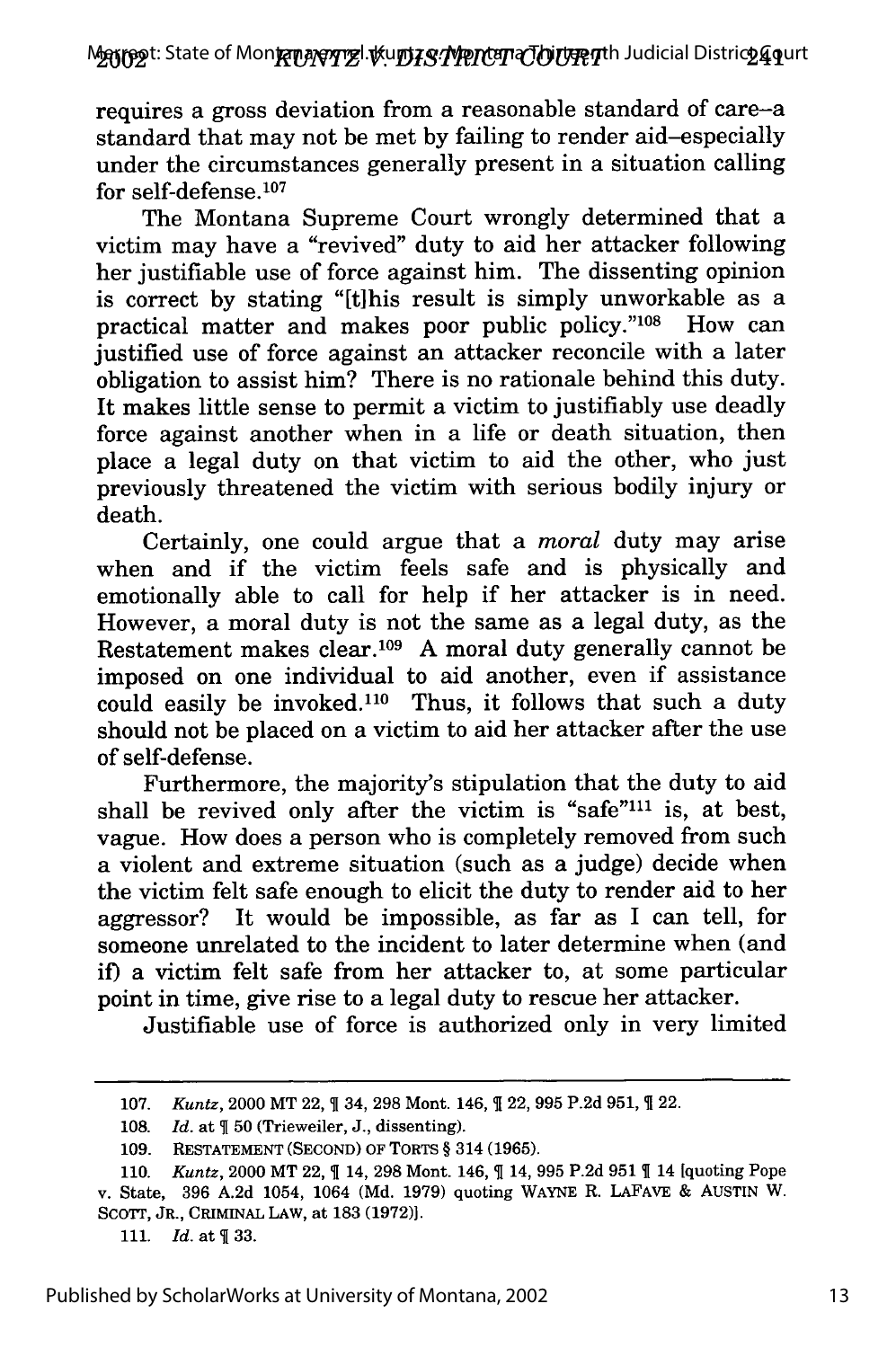circumstances. 112 It is applicable only when necessary to prevent imminent death, serious bodily harm to oneself or another, or to prevent the commission of a forcible felony.113 However, in these limited instances, the use of deadly force is acceptable.<sup>114</sup> "It is inherently contradictory to provide by statute that under certain circumstances deadly force may be justified, but that having so acted, a victim has a common law duty to prevent the death of her assailant."<sup>115</sup> Furthermore, it should not be forgotten that justifiable use of force is a complete defense, which must result in an acquittal if proven.<sup>116</sup>

### *B. Criminal Liability for Failing to Aid One's Attacker*

Since the Montana Supreme Court ruled a victim that has justifiably used force may have a "revived" duty of care to her attacker, it follows that the court held a failure to perform this duty can give rise to criminal liability.<sup>117</sup> A victim under these circumstances, however, may be criminally liable for failing to render aid only if the failure was the "cause in fact" of the aggressor's death, rather than the justified use of force.<sup>118</sup> Therefore, if the justified use of force *directly* led to the aggressor's death, the victim cannot be criminally liable for failing to render aid. To make the rule even more complicated, the court notes that "a breach of the legal duty to summon aid may be the cause-in-fact of death, but is still not necessarily a crime" 119 under Montana's negligent homicide statute because a *gross deviation* from an ordinary standard of care must be shown.<sup>120</sup> Once again, the court has set forth a hazy rule that is difficult to apply.

This rule is impractical for two reasons. First of all, it could be extremely arduous to determine whether or not the failure to summon aid was the cause-in-fact of the aggressor's death, rather than merely the injuries received from the victim's

114. *Kuntz*, 2000 MT 22,  $\sqrt{ }$  51, 298 Mont. 146,  $\sqrt{ }$  51, 995 P.2d 951,  $\sqrt{ }$  51.

120. *Id.; see also supra* text accompanying note 24.

<sup>112.</sup> *Id.* at  $\sqrt{151}$ .

<sup>113.</sup> MONT. CODE ANN. § 45-3-102 (1999).

<sup>115.</sup> *Id.* (Trieweiler, J., dissenting).

<sup>116.</sup> Park v. Montana Sixth Judicial Dist. Court, 1998 MT 164,  $\binom{q}{1}$  42, 289 Mont. 367, 42, 961 P.2d 1267, 42.

<sup>117.</sup> *Kuntz*, 2000 MT 22,  $\sqrt{ }$  36, 298 Mont. 146,  $\sqrt{ }$  36, 995 P.2d 951,  $\sqrt{ }$  36.

<sup>118.</sup> *Id.*

<sup>119.</sup> *Id.* at ¶ 39.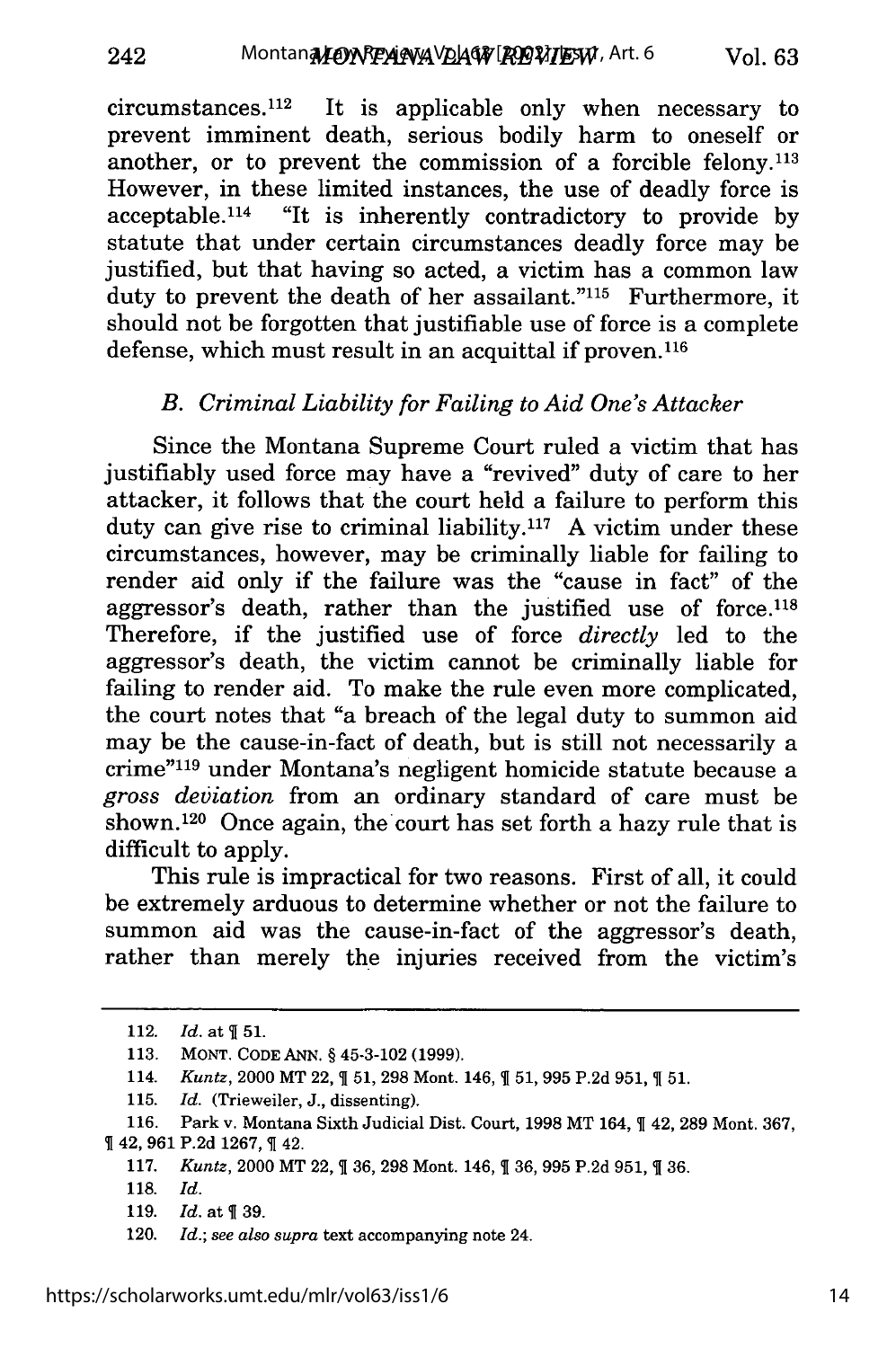justified use of force. In the cases where this information is not easily ascertainable, one could convincingly argue either way. For instance, one may assert the aggressor died simply as a result of the force necessarily used by the victim, and he would have died even if medical aid had been quickly administered. On the other hand, one could argue the aggressor died as a cause-in-fact of the victim's failure to summon medical aid soon enough (after feeling safe, of course), rather than dying from the injuries received from the victim through the use of self-defense.

The former argument has merit because "where a person is placed in peril by another's justified use of force it can never be said that the failure to summon aid, rather than the original act of force, is the cause in fact of death, because presumably death would never have occurred but for the original act of selfdefense."121 The latter argument also appears worthwhile, because is it not true that virtually anytime a person is seriously injured, the lack of immediate medical attention directly contributes to the quicker expiration of that person's life than if such aid had been readily administered?

The second reason the court's rule that imposes criminal liability is impractical results from its contradictory nature as it relates to the affirmative defense of justifiable use of force. When self-defense is proven, the victim is *justified* in taking the attacker's life. How can the same victim be held criminally liable for failing to render aid to the attacker later, and for the injuries inflicted *justifiably* by the victim while defending herself? Clearly, the court's rule in *Kuntz* and Montana's selfdefense statute are at odds.122

The dissent was correct by asserting that a legal duty under the circumstances in the present case should not be capable of being revived, nor should the victim be held criminally liable for failing to render aid to her attacker if such revival has taken place.<sup>123</sup> Kuntz is an unusual case in which imposing liability is troublesome for public policy reasons. In cases such as this, it is recommended that judges screen the plaintiffs claim under the direction of duty. $124$  To illustrate, the Restatement presents a situation where there is an obvious problem in allowing suit

<sup>121.</sup> *Id.* at  $\P$  52.

<sup>122.</sup> *Id.* at  $\sqrt{9}$  51; *see also supra* text accompanying note 29.

<sup>123.</sup> *Kuntz*, 2000 MT 22,  $\sqrt{ }$  54, 298 Mont. 146,  $\sqrt{ }$  54, 995 P.2d 951,  $\sqrt{ }$  54 (Trieweiler, J., dissenting).

<sup>124.</sup> RESTATEMENT (THIRD) OF TORTS § 7 cmt. a (2001).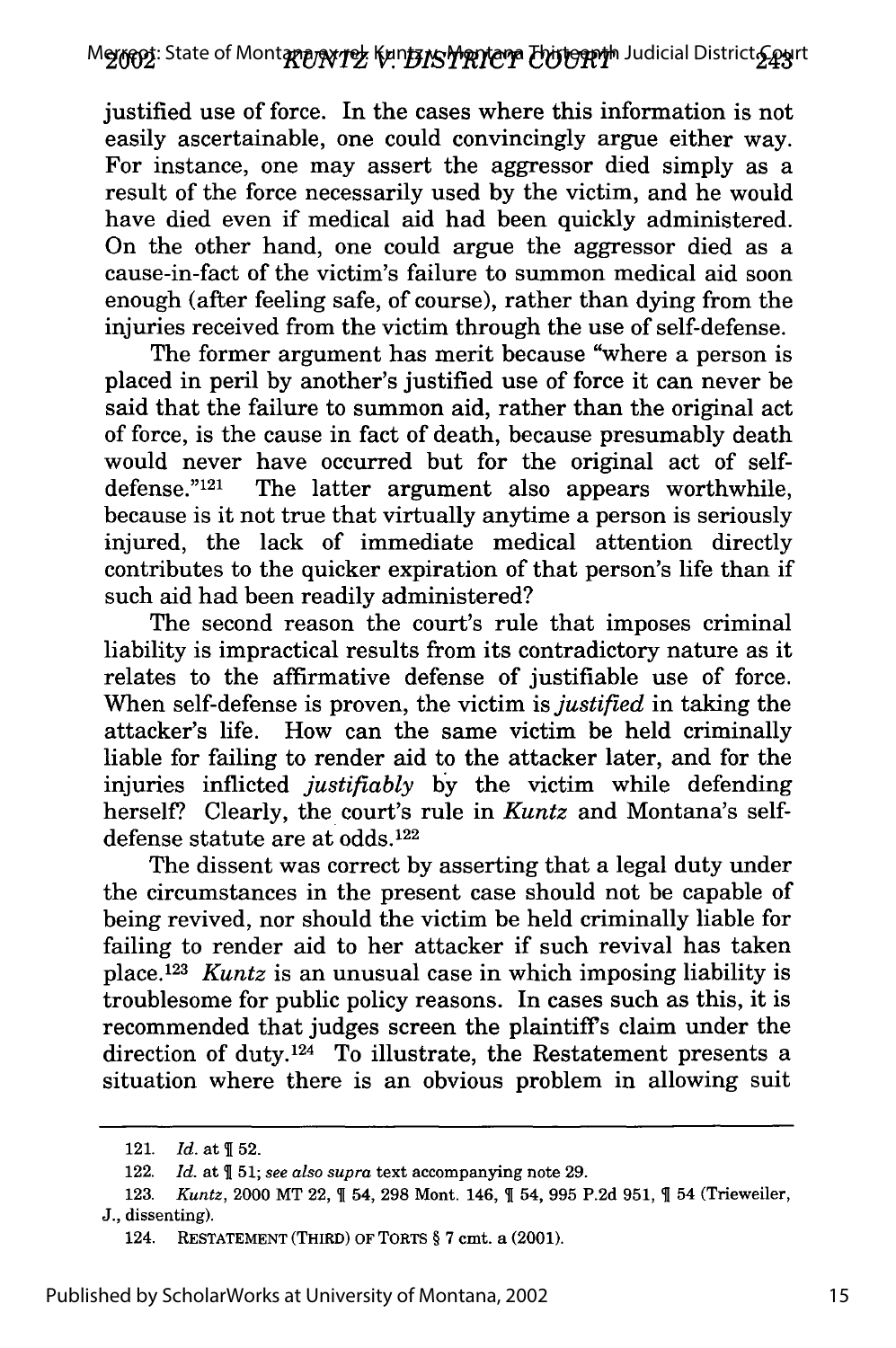against a property owner who is clearly negligent, but a plaintiff who is injured while deliberately trespassing on the owner's property. 125 The difficulty with this lawsuit is similar to the problem faced in *Kuntz.* In both cases, the defendant should generally not be held liable for the plaintiffs harm because of the plaintiffs role and the surrounding circumstances. By recognizing liability in such instances, courts take on a bold task that is potentially problematic. <sup>126</sup>

### *C. Another Recent Montana Supreme Court Decision and Future Implications of Kuntz*

The Montana Supreme Court is clearly expanding the circumstances of when one person owes a legal duty to rescue another. Prior to *Kuntz,* the court broadened the concept of a legal duty in *Nelson v. Driscoll.127* In *Nelson,* the court held a police officer had a legal duty of care to a female driver following a traffic stop.<sup>128</sup> The officer was aware the female and her male passenger had been drinking alcohol, but the driver did not appear intoxicated. 129 However, because the officer knew both the driver and passenger consumed alcohol earlier that night, he prohibited them from driving home and offered them a ride.<sup>130</sup> The couple did not accept the ride and stated they would call a friend for help.13' The officer then left the area, but subsequently drove by the couple several times to make sure they did not attempt to get back into their vehicle.<sup>132</sup> A short while later, the female was killed after being struck by a car, and the Montana Supreme Court held the police officer had a duty to protect her from harm because he affirmatively took steps to voluntarily provide a service to her.<sup>133</sup>

While there is authority that a special relationship exists between an officer and a prisoner in custody, 134 which imposes a duty on the officer to protect the prisoner, this was not the

125. *Id.* 126. *Id.* 127. 1999 MT 193, 295 Mont. 363, 983 P.2d 972. 128. *Id.* at  $\P$  40. 129. *Id.* at \10. 130. *Id.* at  $\sqrt{$  38. 131. *Id.* 132. *Nelson*, 1999 MT193, ¶ 38, 295 Mont. 363, ¶ 38, 983 P.2d 972, ¶ 38. 133. *Id.* 134. 57A AM. JUR. *2DNegligence* § 99 (1989 & Cum. Supp. 2001).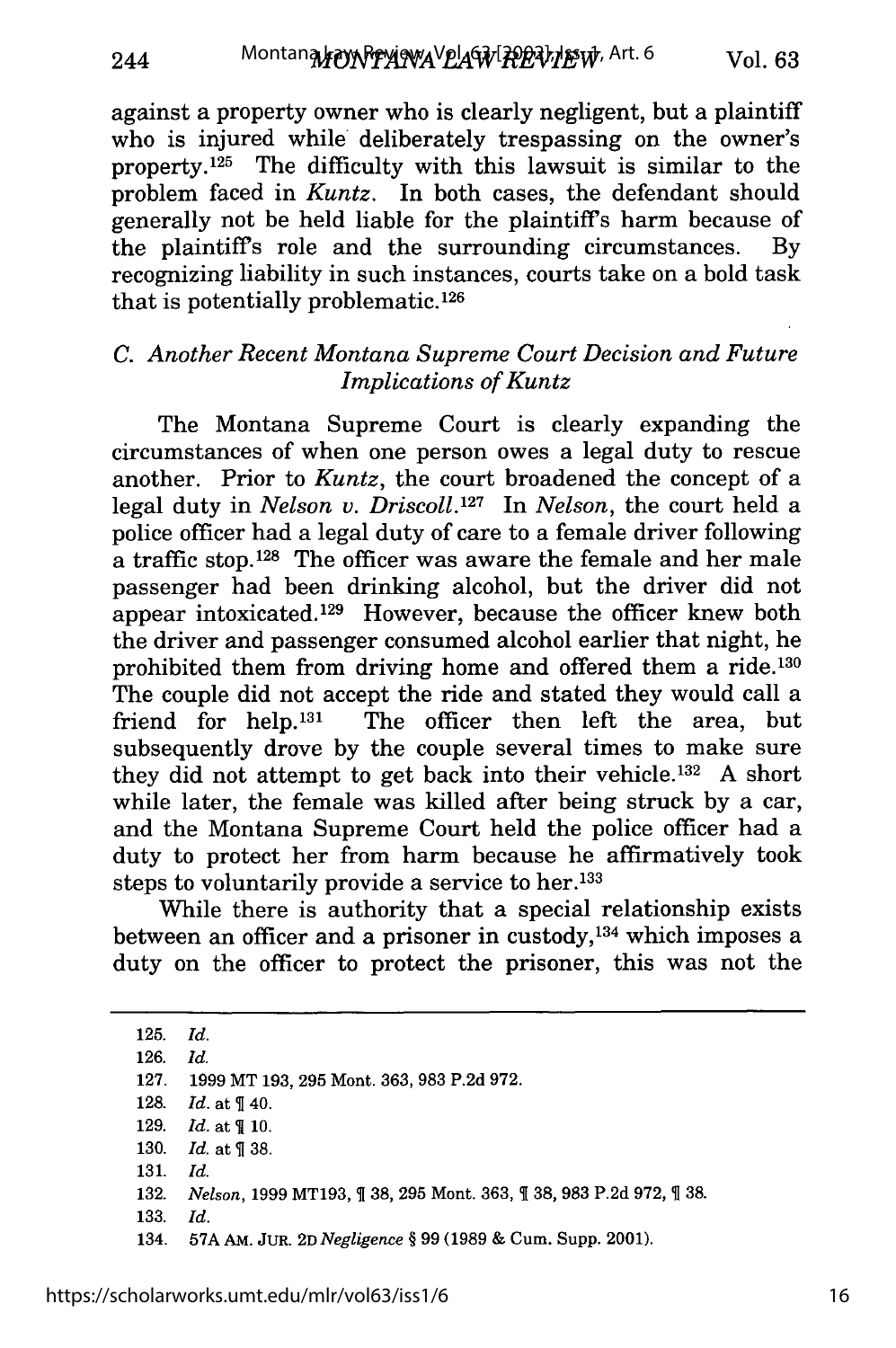situation in *Nelson.* In *Nelson,* the officer did not place the female driver under arrest. The general rule is that a police officer "has no duty to protect a particular individual absent a special relationship." $135$  However, the court found the officer assumed a duty to protect the driver merely because the officer took affirmative and voluntary steps to prevent the couple from driving home.<sup>136</sup> The court also concluded the officer's actions constituted a foreseeable risk of harm to the female because of icy conditions, darkness, and the fact the female had been drinking alcohol.<sup>137</sup>

The outcome of *Nelson* is off the mark. An officer that simply takes away one's driving privileges because of alcohol use should not then be burdened with a duty to protect that person. In this case, the officer offered the couple a ride home and was refused. The couple told him they would call a friend for a ride home, and a pay phone was only a little more than a block away. 138 The officer drove around in the vicinity where the couple was located in order to check on them and make sure they were not driving.<sup>139</sup> How would it be foreseeable to the officer that the female would be struck by a car and killed? She did not display enough characteristics to be charged with a DUI, though she and the passenger admitted drinking.140 Therefore, regardless of the weather conditions, the officer did what he could to assist the couple and should not be held responsible for any harm to them. After all, the driver and passenger were both adults who were accountable for their own actions.

In both *Kuntz* and *Nelson,* the court found a legal duty where there should be none. Certainly, the court has expanded the circumstances in which a legal duty exists. By finding that a police officer owes a duty to rescue a possibly-impaired driver and a victim owes a duty to rescue her attacker, it is hard to say where the court will draw the line in the future. The court is clearly leaning towards applying a legal duty wherever possible instead of enforcing the American bystander rule, an arguably more appropriate precept for cases concerning self-defense and officer discretion.

**135.** *Nelson,* **1999** MT193, 21, **295** Mont. **363,** 21, **983 P.2d 972,** 21. **136.** *Id.* at  $\P$  38. **137.** *Id.* at  $\sqrt{ }$  39. **138.** *Id.* at **11. 139.** *Id.* 140. *Id.* at  $\P\P$ 8-9.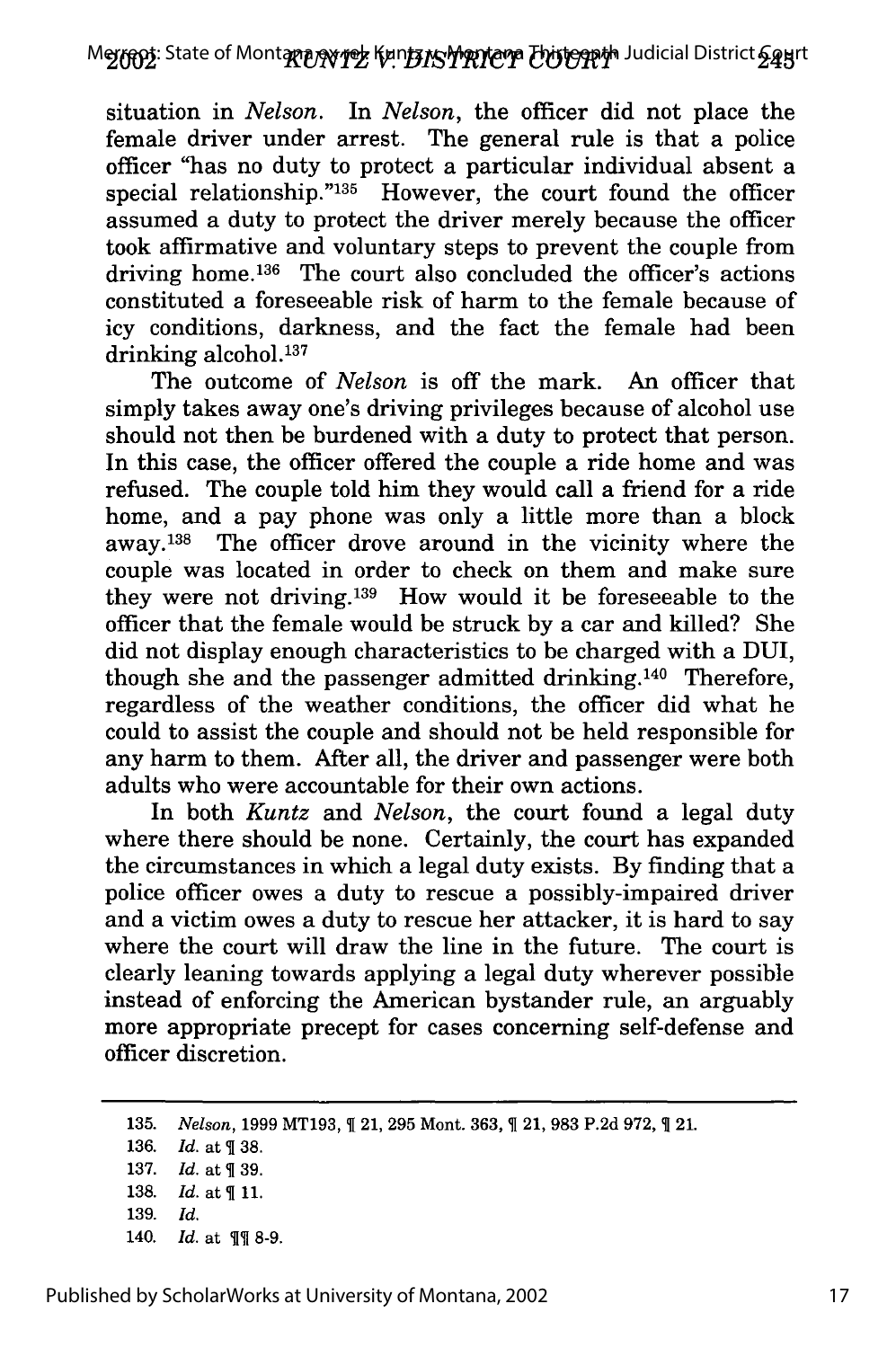#### V. CONCLUSION

The legal duty the Montana Supreme Court applied in *Kuntz* is not supported by existing case law. For the most part, this is because of the lack of any case law on point. However, the court's decision does not logically flow from the few cases the majority did cite in its analysis. The rule that after a person justifiably uses force to fend off an attacker she must then render aid to that attacker, is truly unfeasible. The revival of a duty to rescue under such circumstances cannot legitimately be imposed. If it is determined that an individual justifiably used force to fend off an attacker, the inquiry should stop there. It is simply incomprehensible to imagine a scenario unfolding as the court suggests-that a person would defend herself by wounding an attacker during a vicious struggle, regain composure and feel safe, then personally aid her attacker or call for help in order to save him. One can only hope the current trend by the Montana Supreme Court of imposing a legal duty where there should be none soon will be reexamined, and thus, short-lived.